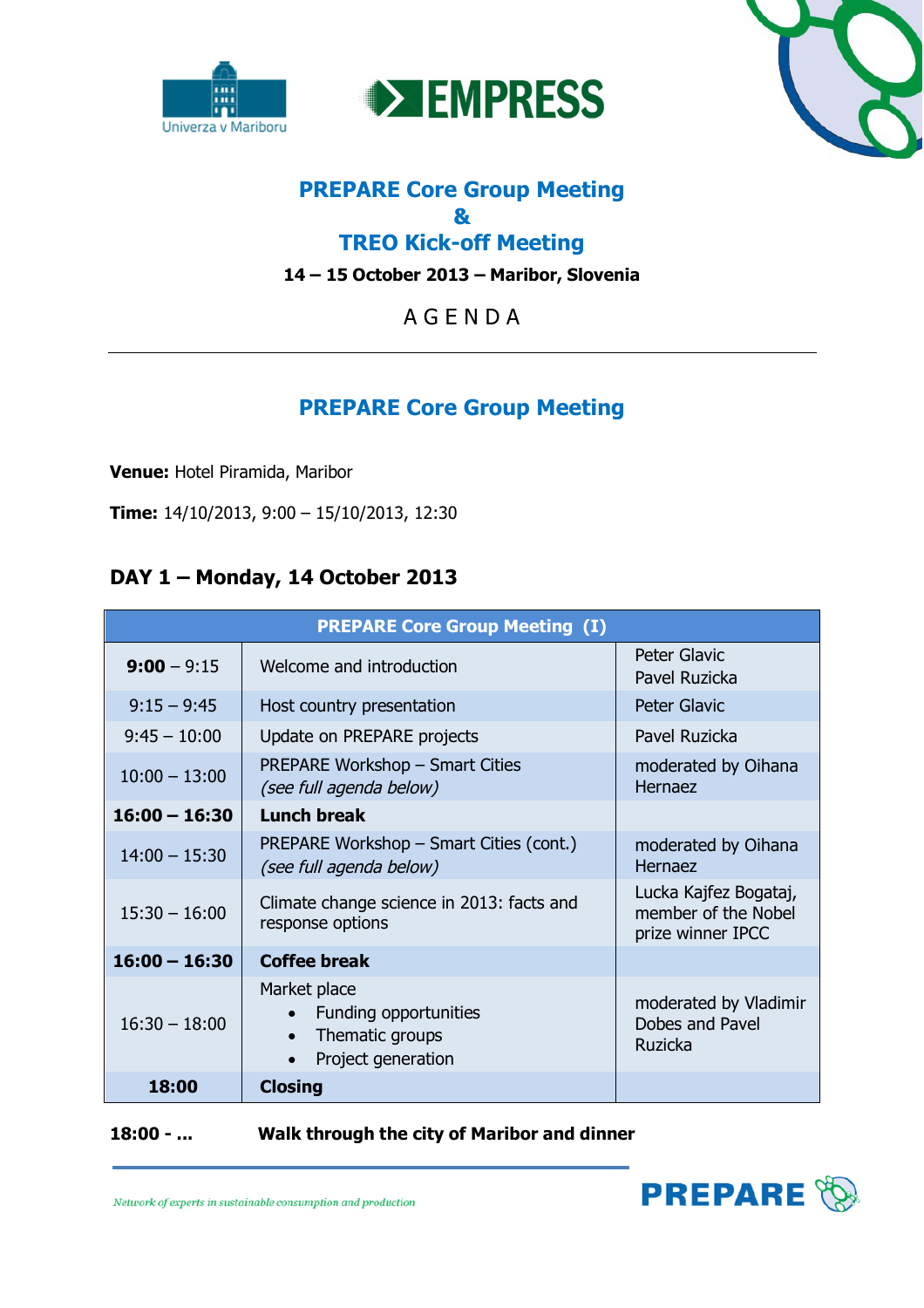





# **DAY 2 – Tuesday, 15 October 2013**

| <b>PREPARE Core Group Meeting (II)</b> |                                |                                                       |  |  |
|----------------------------------------|--------------------------------|-------------------------------------------------------|--|--|
| $9:00 - 9:30$                          | Financial committee            | Pavel Ruzicka                                         |  |  |
| $9:30 - 10:00$                         | New financial model            | Pavel Ruzicka                                         |  |  |
| $10:00 - 11:00$                        | National highlights            | All                                                   |  |  |
| $11:00 - 11:30$                        | <b>Coffee break</b>            |                                                       |  |  |
| $11:30 - 12:00$                        | National highlights (cont.)    | All                                                   |  |  |
| $12:00 - 12:15$                        | ERSCPs 2014 and 2015           | <b>Peter Glavic</b><br>Enrique de Villamore<br>Martín |  |  |
| $12:15 - 12:30$                        | <b>Next Core Group Meeting</b> | Pavel Ruzicka                                         |  |  |
| 12:30                                  | <b>Closing</b>                 |                                                       |  |  |

**12:30 – 13:30 Lunch**

## **Contacts:**

#### PREPARE Secretariat

Mr. Pavel Ruzicka Secretary General E-mail: pavel.ruzicka@empress.cz

University of Maribor

Mr. Peter Glavic Emeritus Professor E-mail: peter.glavic@uni-mb.si

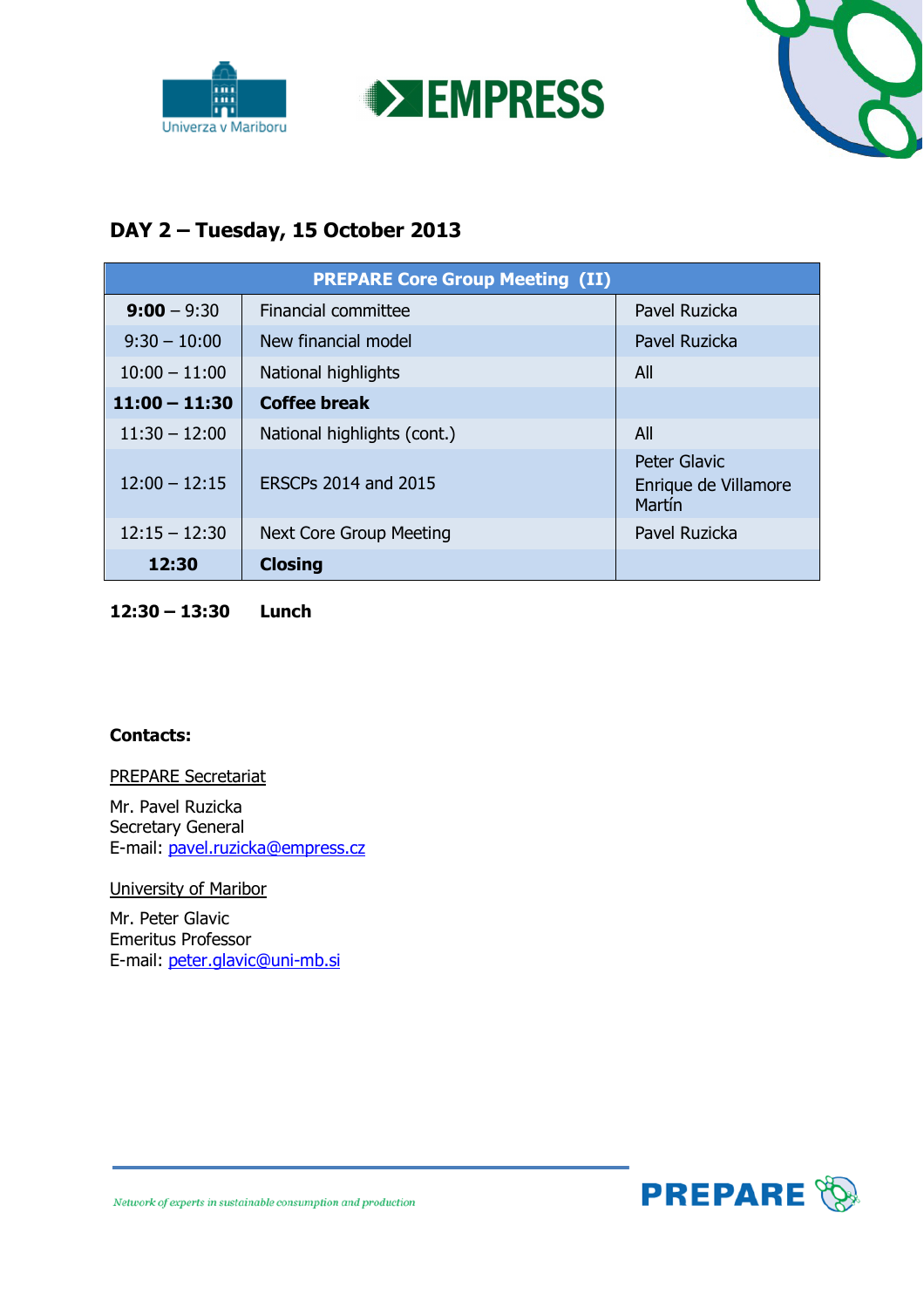





# **PREPARE Workshop – Smart Cities**

**Venue:** Hotel Piramida, Maribor

**Time:** 14/10/2013, 10:00 – 15:30

| <b>PREPARE Workshop - Smart Cities</b> |                                                                                                                                                                                                                                                                                       |                                                                       |  |  |
|----------------------------------------|---------------------------------------------------------------------------------------------------------------------------------------------------------------------------------------------------------------------------------------------------------------------------------------|-----------------------------------------------------------------------|--|--|
| $10:00 - 10:15$                        | Introduction                                                                                                                                                                                                                                                                          | Oihana Hernaez                                                        |  |  |
| $10:15 - 10:30$                        | Smart cities $-$ the recipe for cities future<br>challenges                                                                                                                                                                                                                           | <b>Peter Glavic</b>                                                   |  |  |
| $10:30 - 10:45$                        | European goals and strategies on Smart Cities                                                                                                                                                                                                                                         | Pavel Ruzicka                                                         |  |  |
| $10:45 - 11:00$                        | Standardization work on sustainability and<br>resilience of communities                                                                                                                                                                                                               | Kim Christiansen                                                      |  |  |
| $11:00 - 11:30$                        | <b>Coffee break</b>                                                                                                                                                                                                                                                                   |                                                                       |  |  |
| $11:30 - 13:00$                        | Case examples<br>Maribor plans and actions<br>Smart City activities in Graz<br>Development of the sustainable energy<br>action plans for Romanian cities<br>Innovative Chemistry for Energy Efficient<br>$\overline{\phantom{0}}$<br><b>Buildings in Smart Cities and Communities</b> | Uros Lobnik<br>Hans Schnitzer<br>Aida Szilagyi<br><b>Peter Glavic</b> |  |  |
| $13:00 - 14:00$                        | <b>Lunch break</b>                                                                                                                                                                                                                                                                    |                                                                       |  |  |
| $14:00 - 15:30$                        | Participative brainstorming session                                                                                                                                                                                                                                                   | moderated by Oihana<br>Hernaez                                        |  |  |

## **Contacts:**

#### PREPARE Secretariat PROSPEKTIKER

Mr. Pavel Ruzicka Ms. Oihana Hernaez Secretary General Consultant

University of Maribor

Mr. Peter Glavic Emeritus Professor E-mail: peter.glavic@uni-mb.si

E-mail: pavel.ruzicka@empress.cz E-mail: o.hernaez@prospektiker.es